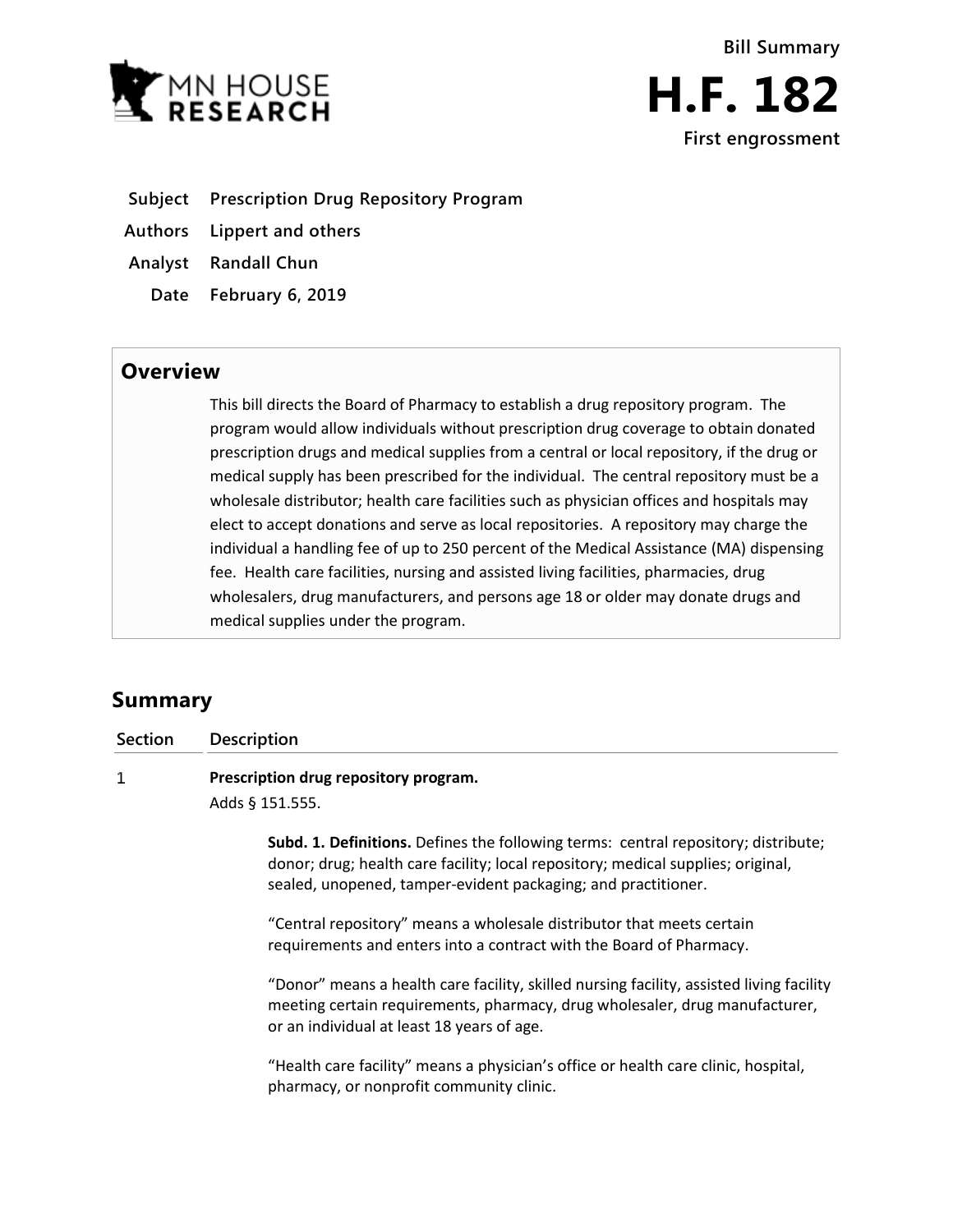### **Section Description**

"Local repository" means a health care facility that elects to accept donated drugs and meets certain requirements.

**Subd. 2. Establishment.** Requires the Board of Pharmacy to establish, by January 1, 2020, a drug repository program through which donors may donate a drug or medical supply, to be used by eligible individuals. Requires the board to contract with a central repository to implement and administer the program.

**Subd. 3. Central repository requirements.** Requires the board to select a wholesale drug distributor to act as central repository using a request for proposal process. Specifies related requirements.

**Subd. 4. Local repository requirements.** In order to serve as a local repository, requires a health care facility to agree to comply with all federal and state requirements related to the drug repository program, drug storage, and dispensing, and maintain any required state license or registration. Specifies application requirements. Provides that participation as a drug repository is voluntary and specifies the process to be used to withdraw from participation.

**Subd. 5. Individual eligibility and application requirements.** (a) In order to participate in the program, requires an individual to submit an application form to the local repository that attests that the individual: (1) is a state resident; (2) is uninsured and not enrolled in MA or MinnesotaCare, has no prescription drug coverage, or is underinsured; (3) acknowledges that the drugs or medical supplies received may have been donated; and (4) consents to a waiver of child resistant packaging requirements. Requires the local repository to issue eligible individuals with an identification card that is valid for one year, can be used at any local repository, and may be reissued upon expiration. Requires the local repository to send a copy of the application form to the central repository. Requires the board to make available on its Web site an application form and the format for the identification card.

**Subd. 6. Standards and procedure.** (a) Allows a donor to donate to the central repository or a local repository prescription drugs and medical supplies that meet specified requirements.

(b) Specifies requirements for prescriptions drugs to be eligible for donation.

(c) Specifies requirements for medical supplies to be eligible for donation.

(d) Requires the board to develop a drug repository donor form, which must accompany each donation. Specifies requirements for the form and requires the form to be available on the board's Web site.

(e) Allows donated drugs and supplies to be shipped or delivered to the central repository or a local repository. Requires the drugs and supplies to be inspected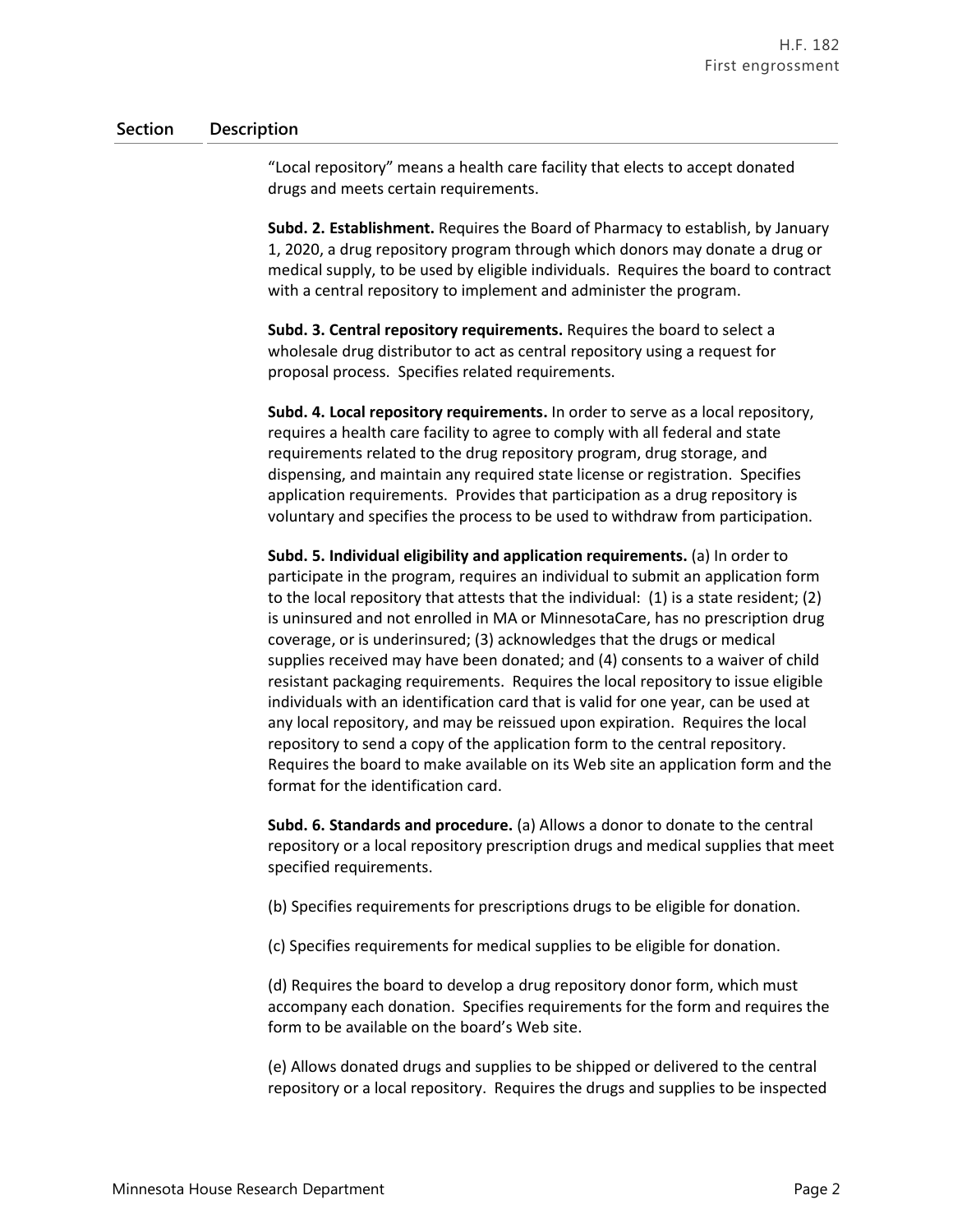### **Section Description**

by the pharmacist or other practitioner designated by the repository to accept donations. Prohibits the use of a drop box to deliver or accept donations.

(f) Requires the central repository and local repository to inventory all drugs and supplies that are donated, and specifies related requirements.

**Subd. 7. Standards and procedures for inspecting and storing donated prescription drugs and supplies.** (a) Specifies requirements for the pharmacist or authorized practitioner to follow when inspecting all donated drugs and supplies.

(b) Specifies storage requirements for donated drugs and supplies.

(c) Requires the central repository and local repositories to dispose of all drugs and supplies not suitable for donation in compliance with applicable federal and state requirements related to hazardous waste.

(d) Requires shipments or deliveries of controlled substances or drugs that can only be dispensed to a patient registered with the drug's manufacturer to be documented by the central or local repository, and returned immediately to the donor or donor's representative that provided the drugs.

(e) Requires each repository to develop drug and medical supply recall policies and procedures, and specifies related requirements.

(f) Specifies record keeping requirements related to donated drugs and supplies that are destroyed.

**Subd. 8. Dispensing requirements.** (a) Allows donated drugs and supplies to be dispensed if they are prescribed by a practitioner for the eligible individual. Specifies related requirements.

(b) Requires the visual inspection of a drug or supply for adulteration, misbranding, tampering, and expiration, and prohibits dispensing or administering of drugs meeting these criteria.

(c) Requires individuals to sign a drug repository recipient form and specifies form requirements.

**Subd. 9. Handling fees.** (a) Allows a repository to charge an individual receiving a drug or supply a handling fee of no more than 250 percent of the MA dispensing fee.

(b) Prohibits a repository from receiving MA or MinnesotaCare reimbursement for a drug or supply provided through the program.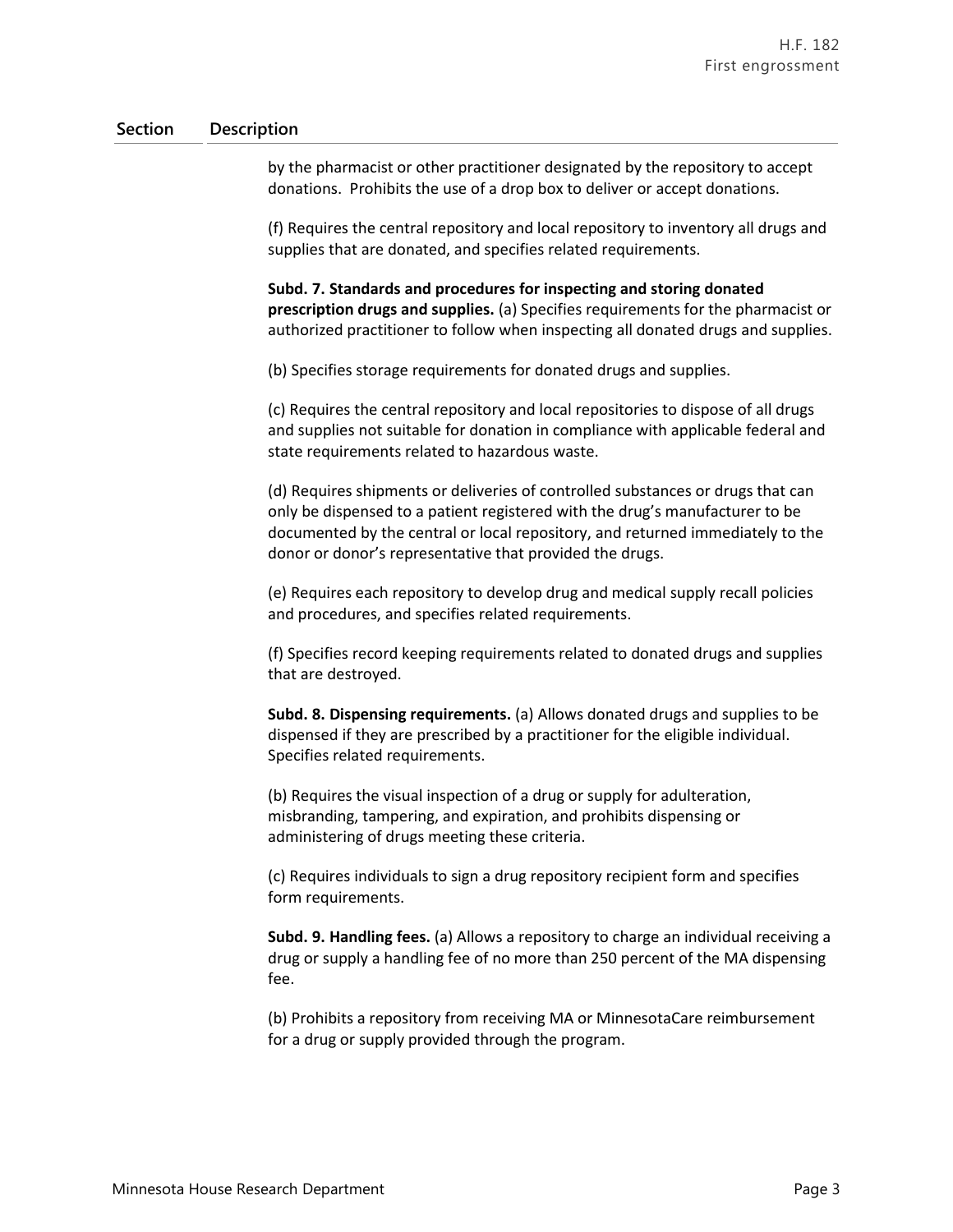#### **Section Description**

**Subd. 10. Distribution of donated drugs and supplies.** (a) Allows the central repository and local repositories to distribute donated drugs and supplies to other repositories.

(b) Requires a local repository that elects not to participate to transfer all donated drugs and supplies to the central repository, and provide copies of the donor forms at the time of the transfer.

**Subd. 11. Forms and record-keeping requirements.** (a) Specifies forms that must be available on the board's Web site.

(b) Requires all records to be maintained by a repository for at least five years, and maintained pursuant to all applicable practice acts.

(c) Requires data collected by the program from local repositories to be submitted quarterly or upon request of the central repository.

(d) Requires the central repository to submit reports to the board as required by contract or upon request.

**Subd. 12. Liability.** (a) Provides that manufacturers are not subject to criminal or civil liability for causes of action related to: (1) alteration of a drug or supply by a party not under the control of the manufacturer; or (2) failure of a party not under the control of the manufacturer to communicate product or consumer information or the expiration date of a donated drug or supply.

(b) Provides civil immunity for a health care facility, pharmacist, practitioner, or donor related to participation in the program and also prohibits a health-related licensing board from taking disciplinary action. States that immunity does not apply if the act or omission involves reckless, wanton, or intentional misconduct, or malpractice unrelated to the quality of the drug or supply.

#### **Appropriation.**

2

Appropriates money from the general fund to the Board of Pharmacy for the biennium ending June 30, 2021, to administer the prescription drug repository program.